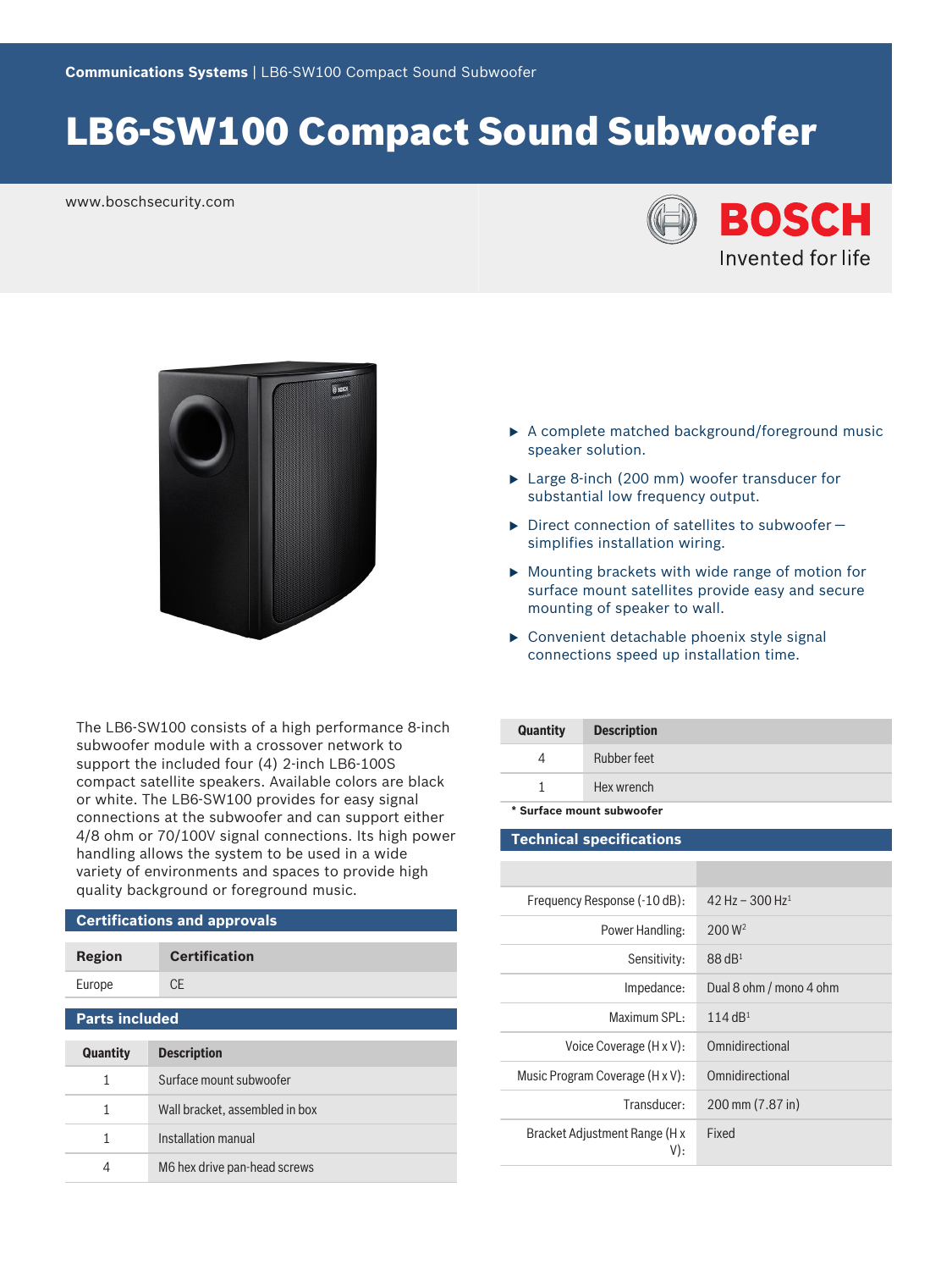| Connectors:                          | Phoenix (2-pin)                                                                                 |
|--------------------------------------|-------------------------------------------------------------------------------------------------|
| Enclosure:                           | Wood (MDF)                                                                                      |
| <b>Transformer Taps:</b>             | 100 W, 50 W, 25 W, 12.5 W                                                                       |
| Dimensions $(H \times W \times D)$ : | 400 mm x 400 mm x 230 mm<br>$(15.75 \text{ in} \times 15.75 \text{ in} \times 9.06 \text{ in})$ |
| Net Weight:                          | 12.05 kg (26.55 lb)                                                                             |
| Shipping Weight:                     | 13.88 kg (30.61 lb)                                                                             |
| Included Accessories:                | Wall bracket; hex wrench                                                                        |

<sup>1</sup>Half space (wall mounting). <sup>2</sup> Long Term Program Rating, 3 dB greater than continuous noise pink noise rating.

# **Frequency Response:**



### **Dimensions:**





# **Notice**

 $\mathbf{i}$ 

The mounting bracket dimension drawings are not to scale. Drawing sizes increased for readability.

Side

# **Ordering information**

**LB6-SW100-D Compact Sound Subwoofer Black** Surface mount subwoofer; black cabinet Order number **LB6-SW100-D**

**LB6-SW100-L Compact Sound Subwoofer White** Surface mount subwoofer; white cabinet Order number **LB6-SW100-L**